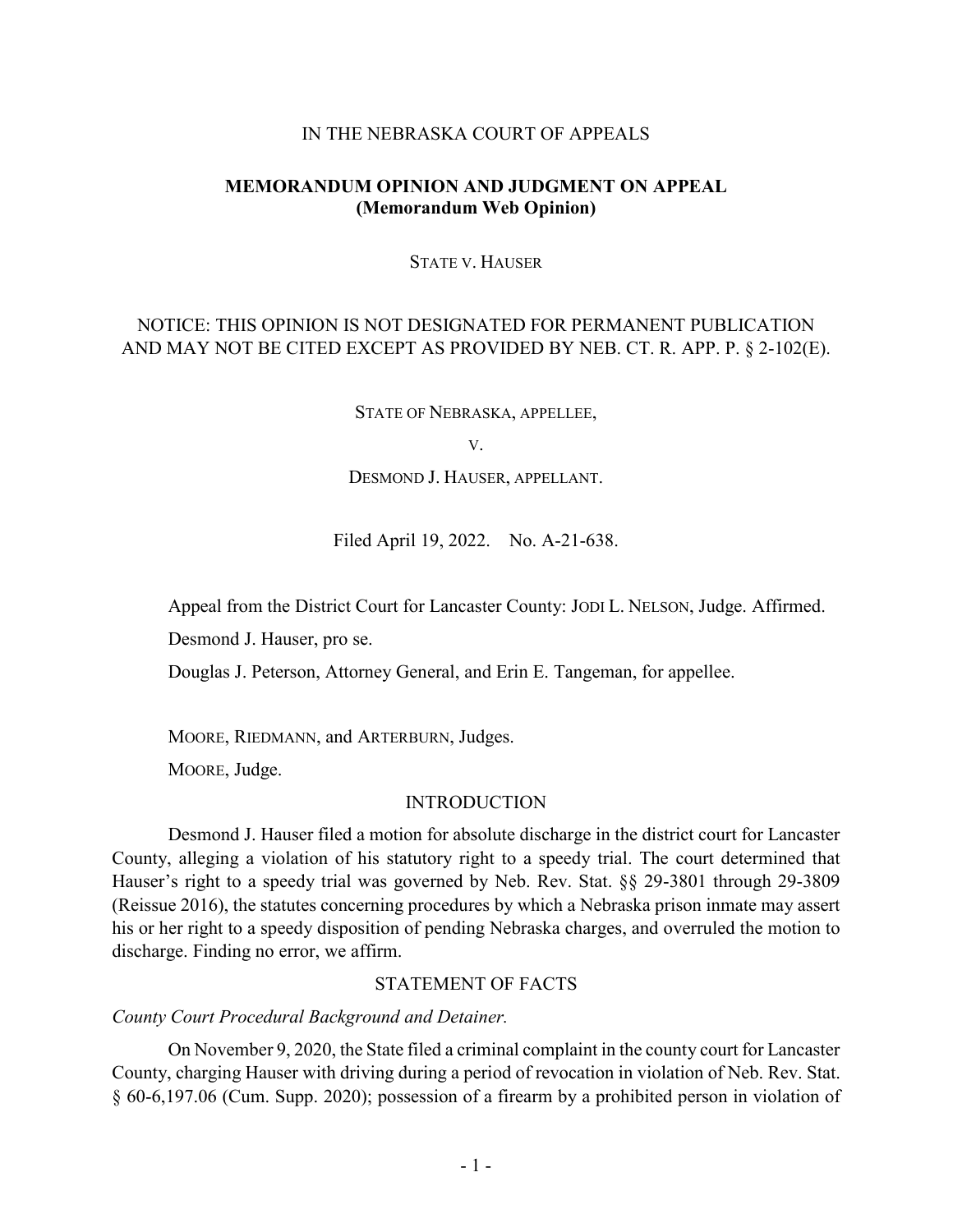Neb. Rev. Stat. § 28-1206(1)(3)(B) (Cum. Supp. 2020); possession of a defaced firearm in violation of Neb. Rev. Stat. § 28-1207 (Reissue 2016); possession of a controlled substance in violation of Neb. Rev. Stat. § 28-416(3) (Cum. Supp. 2020); and possession of a destructive device in violation of Neb. Rev. Stat. § 28-1220 (Reissue 2016).

Hauser appeared in county court on November 10, 2020, for an arraignment hearing. A journal entry filed on the same day reflects that the arraignment hearing was continued to November 19 and notes that Hauser "was not answering questions from the judge."

Our record indicates that the continued arraignment hearing was held on November 12, 2020. A journal entry filed the same day reflects that the hearing was continued to December 15 and notes that Hauser was "still not cooperating." The journal entry also states that Hauser would "not respond to questions regarding court appointed counsel. . . ."

On November 20, 2020, the Lancaster County Sheriff filed a detainer against Hauser. A letter from the Department of Correctional Services, dated December 3, confirmed that a detainer had been filed against Hauser and included Hauser's signed request for disposition of untried charges pursuant to §§ 29-3801 through 29-3809. We note that next to his signature, Hauser appears to have written "under duress." In a letter dated December 11, the Lancaster County Attorney noted that it had received the Department of Correctional Services' detainer notification on December 7.

Hauser's case proceeded in county court. An arraignment hearing was held on December 15, 2020, and a journal entry filed on the same day notes that the court appointed standby counsel as Hauser had elected to represent himself before the court.

A preliminary hearing was held on January 26, 2021, and was continued to February 3. The record does not indicate why the preliminary hearing was continued.

On February 3, 2021, the preliminary hearing was continued to February 26 on a motion by the State.

On February 26, 2021, Hauser's standby counsel filed a motion to continue the preliminary hearing due to a medical emergency. In an order entered the same day, the county court granted standby counsel's motion and continued the preliminary hearing to March 30 for good cause.

On March 30, 2021, the preliminary hearing was held and the case was bound over to district court.

# *District Court Procedural Background.*

On April 8, 2021, the State filed an information in the district court for Lancaster County, again charging Hauser with the same crimes as in the county court complaint. An arraignment hearing was held on April 14, 2021, and all parties appeared via videoconference. The district court repeatedly asked Hauser whether he understood the charges and possible penalties. In response, Hauser repeatedly informed the court that he did not understand. Hauser also argued that he had the right to be "present at all stages of the trial" and that he had not agreed to appear via videoconference before the court. The State moved for a competency evaluation based on Hauser's "lack of comprehension" regarding the information and the proceedings. The court sustained the State's motion over Hauser's objection.

A competency hearing was held on May 11, 2021. The district court received a copy of Hauser's April 12 mental status examination from the Nebraska Department of Health and Human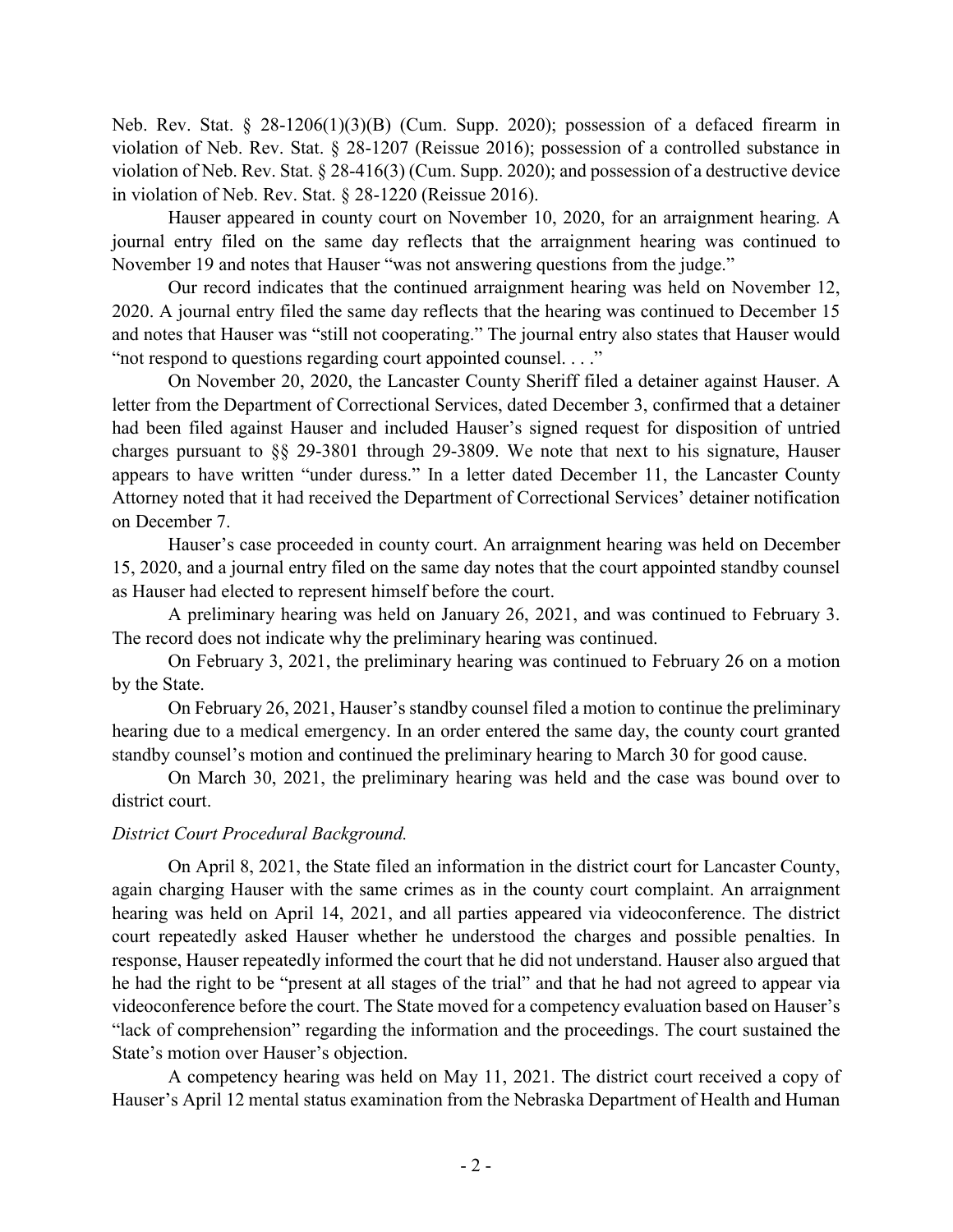Services. The court found Hauser competent to stand trial and placed the case on the next jury docket call. The State also arraigned Hauser on the charges.

A pretrial hearing was held on July 12, 2021. After extensive inquiry, the district court found that Hauser had freely and voluntarily waived his right to counsel. The court appointed Hauser the same standby counsel who had assisted Hauser in county court.

## *Hauser's Motion for Discharge.*

On August 2, 2021, following the district court's instructions on voir dire, Hauser moved for absolute discharge as "the State ha[d] violated [his] 180-day detainer." An evidentiary hearing on Hauser's motion for discharge was immediately held. Hauser offered various exhibits including the county court's journal entry and order from November 12, 2020; the detainer filed by the Lancaster County Sheriff; and Hauser's speedy trial calculation. The State offered a certified copy of all previous case proceedings and the letter the State had sent to the Department of Corrections acknowledging the receipt of the detainer notification. The court received all offered exhibits, with Hauser's speedy trial calculation received for demonstrative purposes only. Following argument by both parties, the court took the matter under advisement.

The same day, the district court entered an order overruling Hauser's motion for absolute discharge. The court observed that the 180-day period for disposition of untried charges pursuant to § 29-3805 would have run on June 5, 2021. The court performed a calculation of excludable time, attributing 8 days to continuances caused by Hauser's unwillingness to answer the county court's questions, 32 days to the continuance granted by the county court related to standby counsel's medical emergency, and 27 days to Hauser's competency evaluation and hearing. The court also noted good cause existed for the three instances of excludable time. The court excluded a total of 67 days and found that the State had until August 11 to try Hauser on the charges.

Hauser appeals.

#### ASSIGNMENT OF ERROR

Hauser asserts, restated, that the district court erred in failing to find that his statutory right to a speedy trial was violated.

#### STANDARD OF REVIEW

Ordinarily, a trial court's determination as to whether charges should be dismissed on speedy trial grounds is a factual question which will be affirmed on appeal unless clearly erroneous. *State v. Kolbjornsen*, 295 Neb. 231, 888 N.W.2d 153 (2016).

### ANALYSIS

We begin by noting that Hauser's brief raises an argument related to his constitutional right to a speedy trial. Our record does not contain Hauser's motion for absolute discharge. However, Hauser's oral motion, made in district court on August 2, 2021, referenced his "180-day detainer" and thus, the intrastate detainer statute. Because Hauser moved for absolute discharge on statutory grounds only, the district court did not address his constitutional right to a speedy trial in its order. An appellate court will not consider an argument or theory that is raised for the first time on appeal. *Noah's Ark Processors, LLC v. UniFirst Corporation*, 310 Neb. 896, 970 N.W.2d 72 (2022). In addition, we note that the Nebraska Supreme Court has recently held that orders overruling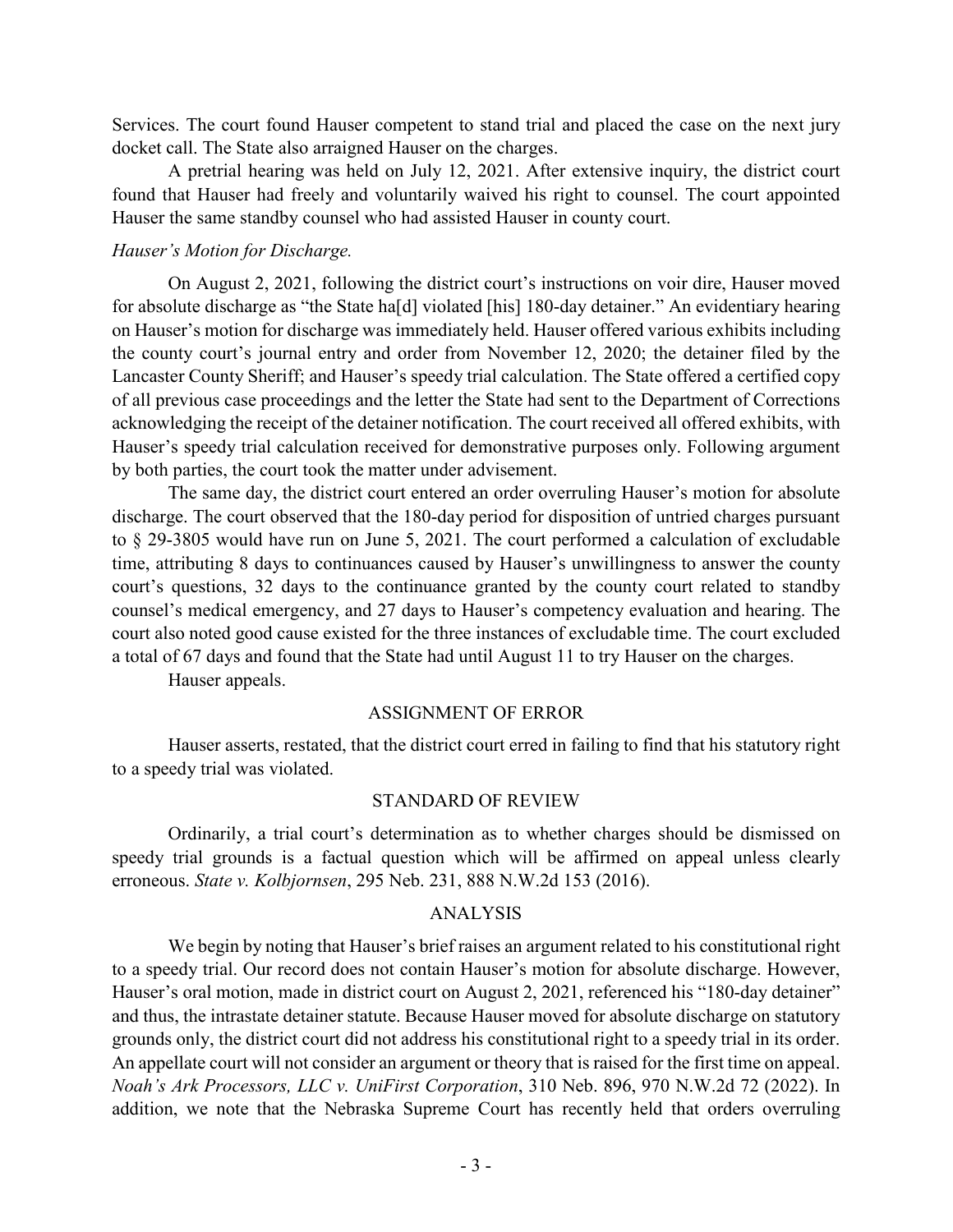motions for discharge on constitutional speedy trial grounds are not immediately appealable. See *State v. Abernathy*, 310 Neb. 880, N.W.2d (2022). Therefore, we address only Hauser's statutory right to a speedy trial.

Because Hauser was a "committed offender" in the custody of the Department of Correctional Services at the time that he filed his motion, his statutory speedy trial rights were governed by §§ 29-3801 to 29-3809. See *State v. Kolbjornsen,supra*. The intrastate detainer statute generally provides a 180-day time limit to commence a trial. Section 29-3805 requires that an untried indictment, information, or complaint be brought to trial "[w]ithin one hundred eighty days after the prosecutor receives a certificate from the director pursuant to section 29-3803 or 29-3804 or within such additional time as the court for good cause shown in open court may grant. . . ."

The consequence of not bringing a charge to trial within that time period is dismissal with prejudice of the untried indictment, information, or complaint. *See* § 29-3805. Here, both parties agree that the 180-day period began running on December 7, 2020, the day the Lancaster County Attorney received the detainer notification. Without any extensions, Hauser needed to be tried by June 5, 2021.

But, as § 29-3805 expressly states, the 180-day period may be extended "for good cause shown in open court." Good cause means a substantial reason; one that affords a legal excuse. *State v. Kolbjornsen, supra*. It is something that must be substantial, but also a factual question dealt with on a case-by-case basis. *Id*.

The district court found that three periods of delay in Hauser's case were for good cause. The first being continuances caused by Hauser's unwillingness to answer the county court's questions, the second being a continuance related to standby counsel's medical emergency, and the third being a delay caused by Hauser's competency evaluation and hearing. We take up each delay in turn.

## *Hauser's Unwillingness to Cooperate.*

The district court noted that Hauser's arraignment in county court had been continued from November 10, 2020, to November 12, and from November 12 to December 15, due to Hauser's unwillingness to answer the county court's questions. The district court found that while Hauser did not move to have his arraignment hearings continued, this delay should not count against the State, as it was Hauser's own unwillingness to cooperate which led the county court to continue the hearing. The district court also observed that instances when Hauser was uncooperative prior to December 7 were irrelevant to the motion for absolute discharge, because the 180-day period began the day the Lancaster County Attorney received the detainer notification from the Department of Correctional Services. Thus, 8 days were attributed to this excludable period from December 7 to December 15.

Hauser agrees that all periods of delay prior to December 7, 2020, are irrelevant. However, he asserts there was not good cause to exclude these 8 days from the speedy trial clock. Hauser argues that he was exercising his constitutional right to self-representation and that "the county court incorrectly attributed his unwillingness to discuss being represented by court appointed counsel as reason for delay." Brief for appellant at 10.

An accused has a state and federal constitutional right to be represented by an attorney in all critical stages of a criminal prosecution which can lead to a sentence of confinement. *State v.*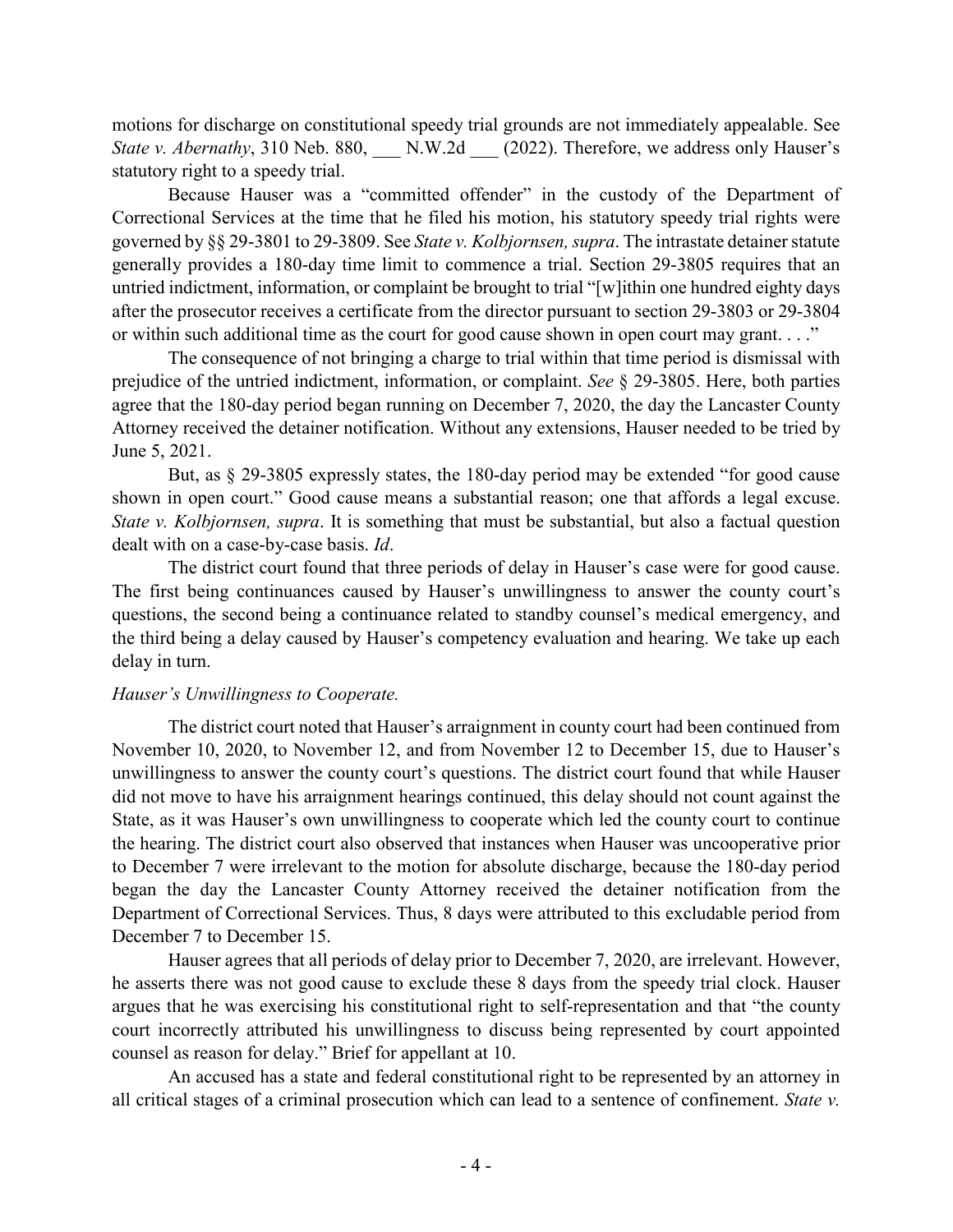*Warlick*, 308 Neb. 656, 956 N.W.2d 269 (2021). In order to exercise the right of self-representation, a defendant must first make a knowing and intelligent waiver of the right to counsel. *Id*. In determining whether there has been a knowing and voluntary waiver of the right to counsel, the key inquiry is whether the defendant was sufficiently aware of the right to have counsel and of the possible consequences of a decision to forgo the aid of counsel. *Id*.

The journal entry from Hauser's arraignment hearing in county court on November 12, 2020, noted that Hauser would "not respond to questions regarding court appointed counsel." Without responses from Hauser, the county court would not be able to determine whether Hauser was making a knowing and voluntary waiver of his right to counsel. Therefore, it was appropriate for the county court to continue Hauser's arraignment hearing due to Hauser's unwillingness to answer the county court's questions. We agree with the district court that under the circumstances, good cause existed to continue Hauser's arraignment hearing, thereby extending the time to try Hauser by 8 days.

# *Standby Counsel's Motion to Continue.*

The district court also found the motion to continue made by Hauser's standby counsel was granted for good cause. The record indicates that standby counsel had fallen the morning of Hauser's preliminary hearing on February 26, 2021, and was anticipated to be in surgery at the time of the hearing. Standby counsel made the motion to continue on February 26, and the county court granted the motion the same day. The preliminary hearing was continued by the county court to March 30 for good cause. Thus, the district court attributed 32 days to this excludable period from February 26 to March 30.

Hauser argues that he had the "prerogative to control the course of his case, and standby counsel may not usurp from [Hauser] the tactical or strategic decision making integral to [Hauser's] defense." Brief for appellant at 18. Hauser also asserts that he objected to his standby counsel's motion to continue, but no such objection appears in our record. Hauser did object to the continuance establishing an excludable period at the evidentiary hearing on his motion for absolute discharge.

The decision to represent oneself is a choice exercised by a defendant, and the appointment of standby counsel to assist a pro se defendant is within the discretion of the trial court. See *State v. Gunther*, 278 Neb. 173, 768 N.W.2d 453 (2009). The United States Supreme Court has noted that standby counsel may be appointed "to aid the accused if and when the accused requests help, and to be available to represent the accused in the event that termination of the defendant's self-representation is necessary." *Faretta v. California*, 422 U.S. 806, 95 S.Ct. 2525 (1975).

Hauser's standby counsel was appointed at the discretion of both the county and district court after Hauser decided to represent himself in the proceedings before both courts. Because standby counsel had been appointed to assist Hauser, we find it was appropriate for the county court to grant standby counsel's motion to continue the preliminary hearing so that standby counsel could be present at the hearing. Additionally, the reason for standby counsel's continuance was an urgent and unavoidable medical emergency. We agree with the district court that under the circumstances, good cause existed to continue Hauser's preliminary hearing, thereby extending the time to try Hauser by 32 days.